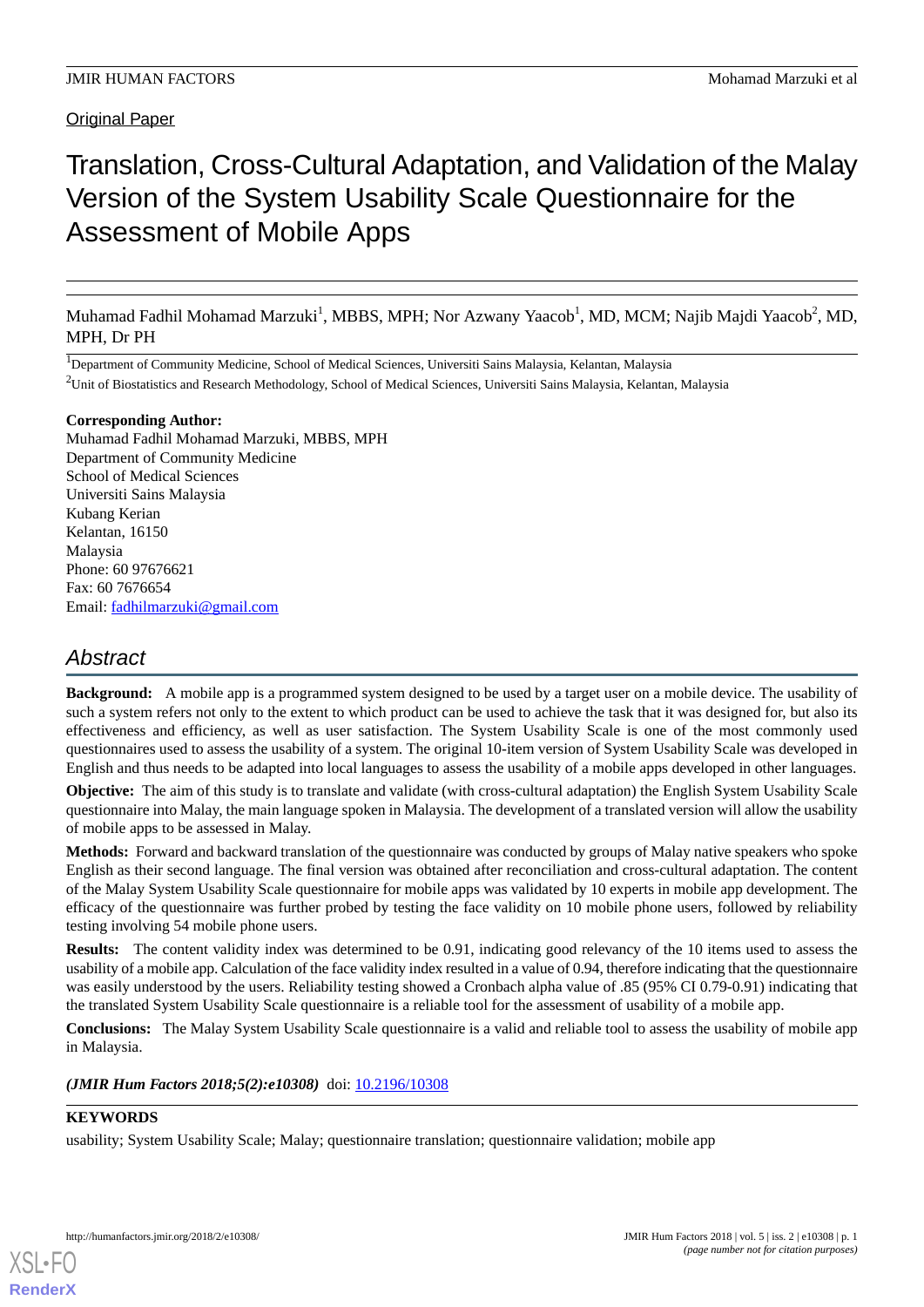# *Introduction*

The advancement of communication technologies has changed the way people search for and find information. This is especially prevalent in the case of health-related information. Consequently, health providers should update their health education and promotion strategies to disseminate information from conventional printed material such as pamphlets and flip charts, to more interactive and updated material such as mobile apps [[1\]](#page-5-0). Mobile apps have the advantage of being widely available soon after development through multiple platforms. The usability of the mobile app in question plays an important role in determining its effectiveness to improve health knowledge and awareness. An app must not only be user-friendly, but it should also attract users.

Usability is defined as the extent to which a product can be used by specified users to achieve specific goals effectively and efficiently as well as providing user satisfaction in a specified context of use [\[2](#page-5-1)]. Questionnaire surveys are among the established and acceptable methods for system usability evaluation [[3\]](#page-5-2). Usability consists of 5 quality attributes of the system which assess how easy user interfaces are to use [[4\]](#page-5-3), namely learnability, efficiency, memorability, system errors, and user satisfaction.

Generally, there are two methods of assessing the usability of a product, expert reviews and usability testing [\[5](#page-5-4)]. Many questionnaires have been developed for usability assessment of computer-based interfaces, websites, apps, or any software or hardware with which users interact. These include the After Scenario Questionnaire (ASQ), Computer System Usability Questionnaire (CSUQ), and the Usefulness, Satisfaction and Ease of Use (USE) questionnaire [[6\]](#page-5-5). The usability questionnaires recommended for the assessment of mobile apps can range from two simple post-test questions, to standard questionnaires such as the Post-Study Usability Questionnaire (PSSUQ) or the System Usability Scale (SUS) [\[7,](#page-5-6)[8\]](#page-5-7).

The System Usability Scale (SUS) is one the most widely used questionnaires to assess the usability of a system or product [[9\]](#page-6-0). It was developed by John Broke in 1986 in response to the demand of many industries for a simple, quick, and cost-effective method to assess the usability of a system [[10\]](#page-6-1). It has been utilized in various surveys to determine the usability of wide range of user interfaces such as standard operating system-based software interfaces, Web-pages, mobile apps, and networking equipment [[6\]](#page-5-5). Originally, the SUS was developed for Digital Equipment Co Ltd customers who are the native English speakers [\[9](#page-6-0)]. The SUS questionnaire has since been translated into many languages including Spanish, French, Dutch, Portuguese, Slovenian, Persian, German, and more recently Indonesian. All translated versions have shown similar internal reliability to the original English version [[11\]](#page-6-2).

To the best of the authors' knowledge, there are no studies reporting the translation of the SUS questionnaire into Malay, despite the widespread usage of this questionnaire across the world. It is crucial to have a SUS questionnaire in the local language to accurately capture the thoughts, feelings,

perceptions, behaviors, and attitudes of local users towards the usability of the tested product. Different cultures can interpret similar words or phrases in a different manner, therefore the translation used in this study takes into consideration the linguistics of the questionnaire, as well as the cross-cultural adaptation needed to maintain the validity of the questionnaire [[11\]](#page-6-2). Thus, the objective of this study is to translate and validate the original English version of the SUS into Malay.

# *Methods*

### **Overview**

The SUS was developed by John Brooke in 1986 [[10\]](#page-6-1) and consists of a 10-item questionnaire scored on a 5-point Likert scale from 0 (strongly disagree) to 5 (strongly agree). The questionnaire is arranged to alternate between positive and negative statements to avoid habitual bias from the respondent. The score contribution for the odd items (the positive statements) is the scale position minus 1 and the contribution for the even items (the negative statements) is 5 minus the scale position. The overall score is calculated from a sum of all item scores multiplied by 2.5 and can range from 0 to 100. A system or product that received score of 68 and above is considered to have good usability [\[10](#page-6-1)].

### **Adaptation Process**

The original SUS questionnaire was translated into Malay using international guidelines for cross-cultural adaptation to ensure the quality of the translated version and its consistency of meaning to the original version [\[12](#page-6-3)]. First, the forward translation process (from English to Malay) was conducted by two translators and a report of the translation was produced by both translators. The two translations were synthesized into one document after a thorough discussion which addressed any gaps or differences between the two reports.

The original and translated versions of the SUS questionnaire were given to two groups of native Malay speakers who spoke English as their second language. Each group consisted of 8 translators who received either the original or translated questionnaire version and then performed either the forward or backward translation respectively. The forward and backward translation discrepancies were reconciled, and cross-cultural adaptation was done to derive the final version. Since the purpose of translating the SUS questionnaire is to assess the usability of mobile apps, the word "system" has been changed to "mobile application" in the survey. The Malay term for this is "aplikasi mudah alih," hence the adapted questionnaire is called *Skala Kebolehgunaan Aplikasi Mudah Alih* (SKAMA) in Malay.

### **Validation Process**

The SKAMA questionnaire was subsequently validated in terms of its content validity, face validity, and reliability (internal consistency). Content validation aims to assess the relevancy and representativeness of each item to a specific domain by a panel of experts. In this context, it will assess the relevance of all 10 items in the SKAMA to represent the usability domain.

 $XSI - F($ **[RenderX](http://www.renderx.com/)**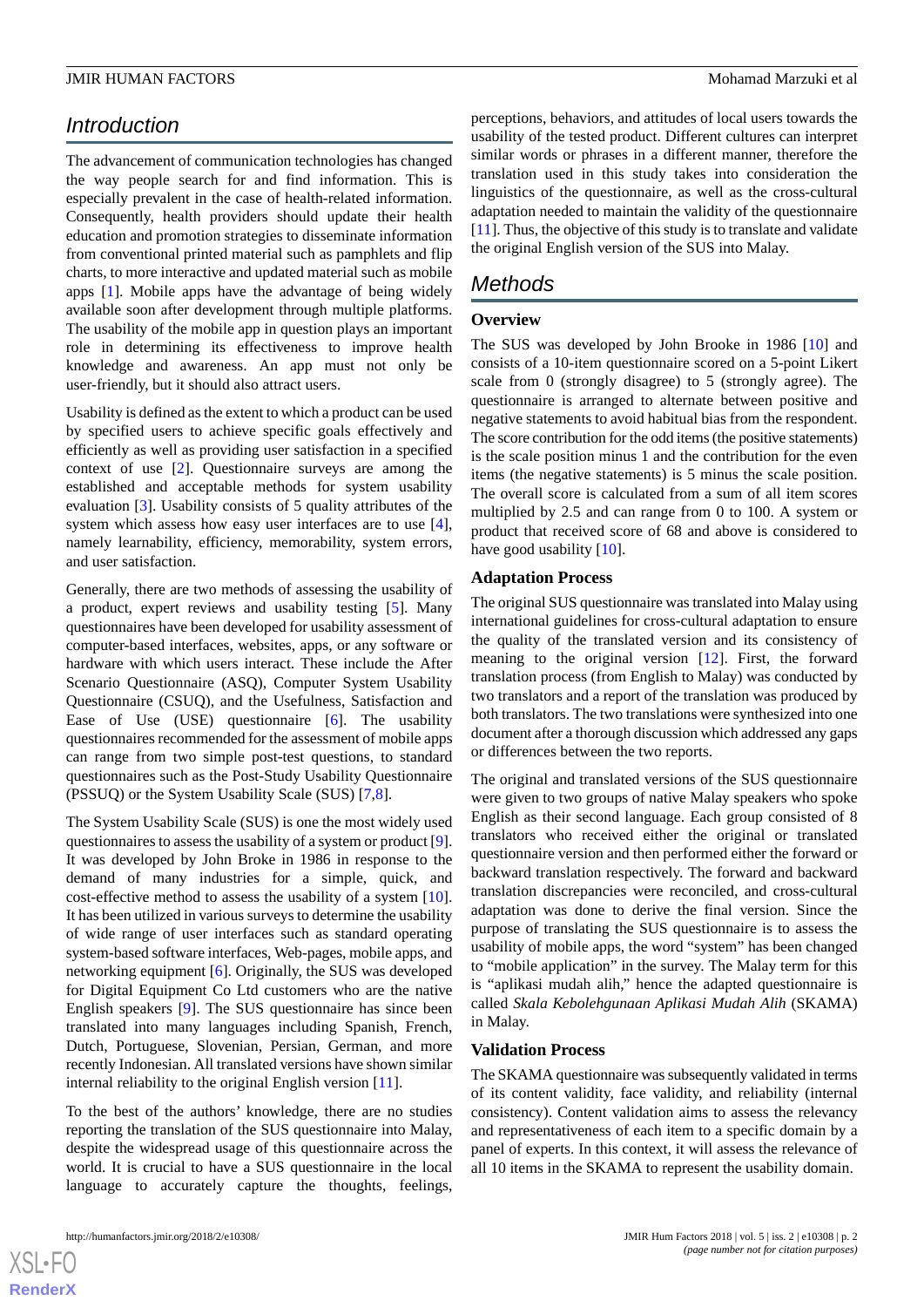<span id="page-2-0"></span>Figure 1. Flowchart of the validation process.



Content validation of the SKAMA questionnaire was conducted by 10 experts (including 2 mobile app developers) who were asked to give a score of 1 (item not relevant) to 4 (item very relevant), based on the relevancy of the translated items in the SKAMA, to assess the usability of a mobile app. Scores of 3 and 4 were recategorized as 1 (relevant) and scores of 1 and 2 as 0 (not relevant). The content validity index (CVI) was computed by calculating the scale average [[13\]](#page-6-4). [Figure 1](#page-2-0) gives an overview of the validation process.

Face validation testing, which aims to assess the clarity and comprehensibility of the translated items, was conducted by 10 target users. The users were asked to give score from 1 (item not clear and not understandable) to 4 (item very clear and understandable) based on the clarity and comprehensibility of the translated items in the SKAMA questionnaire. Scores of 3 and 4 were recategorized as 1 (clear and understandable) and scores of 1 and 2 as 0 (not clear and understandable). The face validity index (FVI) was computed by calculating the scale average [\[13](#page-6-4)]. Reliability testing was conducted on 49 respondents based on a minimum sample size estimation to assess the internal consistency [[14\]](#page-6-5). They were asked to use the SKAMA to assess the usability of the Facebook mobile app on their mobile phone. The reliability analysis was computed using R software. All three validation tests performed on the SKAMA questionnaire were conducted using an online Google Form where the link was sent to each respondent via a personal

WhatsApp (for the validation test) or a group WhatsApp (for the reliability test) to facilitate the data collection.

This study has been approved by the National Medical Research Registry, Malaysia [NMRR-17-2623-38675 (IIR)] and Human Research Ethics Committee USM, Malaysia (USM/JEPeM/17110601).

### *Results*

In the translation of the SUS questionnaire, the word "system" was changed to the Malay word for "mobile application," namely "*aplikasi mudah alih,"* as the Malay adaptation of the SUS questionnaire is intended to determine the usability of mobile apps. The CVI ([Table 1\)](#page-3-0) and FVI [\(Table 2](#page-3-1)) of SKAMA were calculated to be 0.91 and 0.94 respectively. The CVI and FVI score of above 0.83 for both tests indicates that all items in the questionnaire are relevant to the domain, clear, and comprehensible for the target users [[13](#page-6-4)[,15](#page-6-6)].

The reliability testing was conducted using 53 target users (the minimum estimated sample size was 49 respondents) who responded to the online questionnaire via a URL link sent to them. The age of the respondents ranged from 23 to 60 years. The majority of the target users worked for the government and have a tertiary education. [Table 3](#page-4-0) shows the characteristics of the target users who responded to the online questionnaire.

[XSL](http://www.w3.org/Style/XSL)•FO **[RenderX](http://www.renderx.com/)**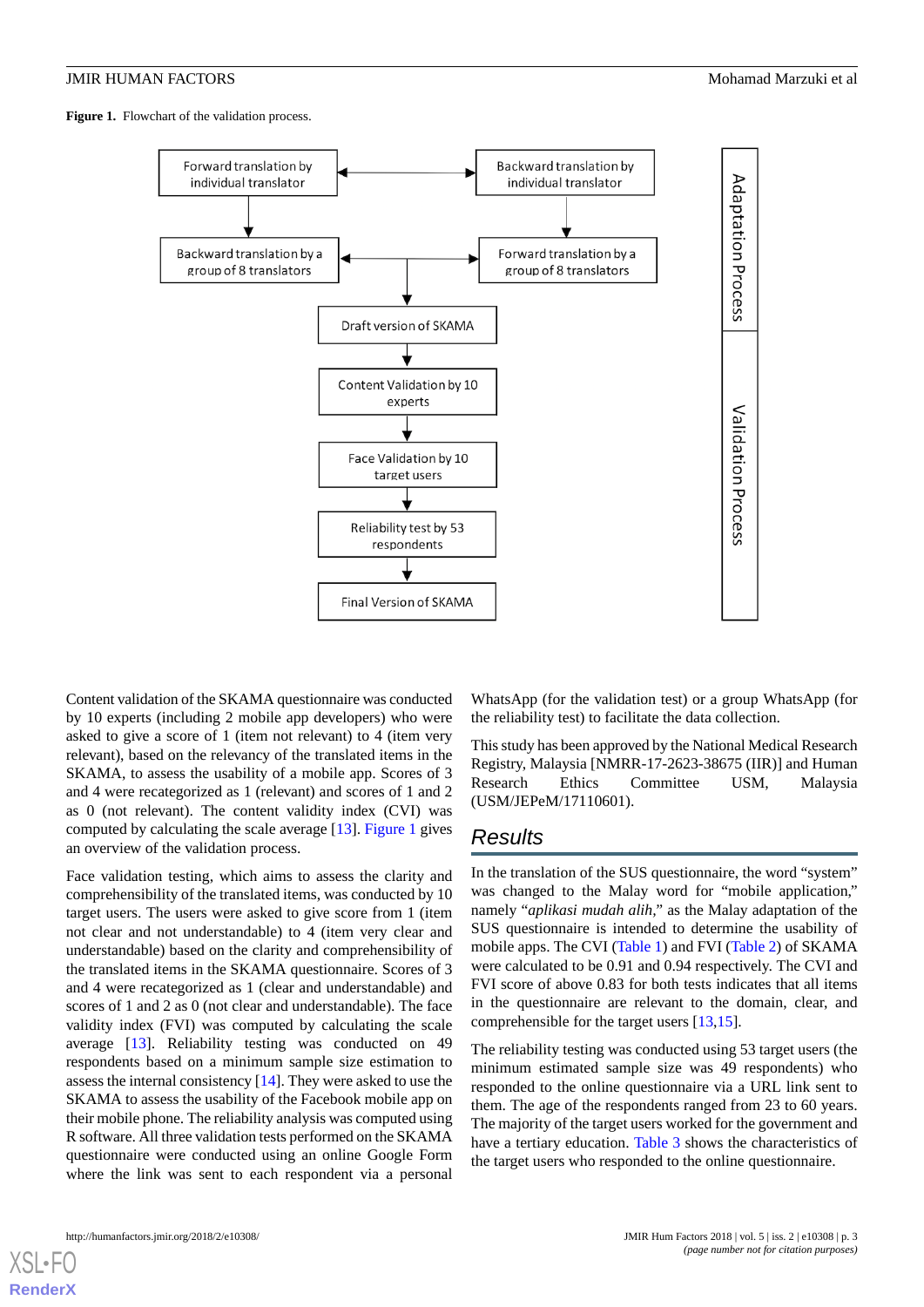<span id="page-3-0"></span>Table 1. Content validity index based on the rating of the relevancy of items by 10 experts.

| Item                           | $E^a1$         | E              | E <sub>3</sub> | E4             | E <sub>5</sub> | E6             | E7             | E8             | E9             | $\to$ 10       | $I-CVIb$ |
|--------------------------------|----------------|----------------|----------------|----------------|----------------|----------------|----------------|----------------|----------------|----------------|----------|
| Q <sub>1</sub>                 | 4              | $\overline{4}$ | $\overline{4}$ | 3              | $\overline{4}$ | $\overline{4}$ | $\overline{4}$ | $\overline{4}$ | 3              | $\overline{4}$ | 1.00     |
| Q2                             | $\overline{c}$ | 3              | $\overline{4}$ | 3              | $\overline{4}$ | 3              | $\overline{4}$ | $\overline{4}$ | $\overline{4}$ | -1             | 0.80     |
| Q <sub>3</sub>                 | $\overline{4}$ | $\overline{4}$ | 2              | $\overline{4}$ | $\overline{4}$ | 4              | $\overline{4}$ | $\overline{4}$ | $\overline{4}$ | $\overline{4}$ | 0.90     |
| Q <sub>4</sub>                 | $\overline{4}$ | $\overline{4}$ | $\overline{4}$ | $\overline{4}$ | 3              | 4              | $\overline{4}$ | $\overline{4}$ | $\overline{4}$ |                | 0.90     |
| Q <sub>5</sub>                 | 3              | $\overline{4}$ | 3              | 4              | $\overline{4}$ | $\overline{4}$ | $\overline{4}$ | $\mathbf{1}$   | $\overline{4}$ | $\overline{4}$ | 0.90     |
| Q <sub>6</sub>                 | 4              | $\overline{4}$ | $\overline{4}$ | 4              | $\overline{4}$ | $\overline{4}$ | $\overline{4}$ | $\overline{4}$ | $\overline{4}$ | $\overline{4}$ | 1.00     |
| Q7                             | 4              | 3              | $\overline{4}$ | $\overline{4}$ | 3              | $\overline{4}$ | 3              | 3              | $\overline{4}$ | $\overline{4}$ | 1.00     |
| Q8                             | $\overline{4}$ | 1              | 3              | $\overline{4}$ | 3              | 3              | $\overline{4}$ | $\overline{4}$ |                | 3              | 0.80     |
| Q <sub>9</sub>                 | 3              | 3              | 3              | $\overline{4}$ | 3              | $\overline{4}$ | $\overline{4}$ | $\overline{4}$ | $\overline{4}$ | $\overline{4}$ | 1.00     |
| Q10                            | $\overline{4}$ | 1              | 4              | 4              | 3              | 2              | $\overline{4}$ | 3              | $\overline{4}$ | 3              | 0.80     |
| Content validity index average |                |                |                |                |                |                |                |                | 0.91           |                |          |

<sup>a</sup>E: Expert.

<span id="page-3-1"></span><sup>b</sup>i-CVI: Item Content Validity Index.

Table 2. Face validity index based on the rating of the clarity and comprehensibility of items by 10 target users.

| Item                        | $R^a1$         | R2             | R <sub>3</sub> | R4             | R <sub>5</sub> | R <sub>6</sub> | R7             | R8             | R <sub>9</sub> | <b>R</b> 10    | $I-FVIb$ |
|-----------------------------|----------------|----------------|----------------|----------------|----------------|----------------|----------------|----------------|----------------|----------------|----------|
| Q1                          | 3              | $\overline{4}$ | $\overline{4}$ | $\overline{4}$ | $\overline{4}$ | 4              | 4              | $\overline{2}$ | $\overline{4}$ | $\overline{4}$ | 0.90     |
| Q <sub>2</sub>              | 3              | 4              | 4              | 3              | 4              | $\overline{4}$ | $\overline{4}$ | 3              | 4              | $\overline{4}$ | 1.00     |
| Q <sub>3</sub>              | $\overline{4}$ | 4              | 4              | 4              | $\overline{4}$ | $\overline{4}$ | $\overline{4}$ | 3              | 4              | $\overline{4}$ | 1.00     |
| Q <sub>4</sub>              | $\overline{4}$ | 4              | 4              | 4              | 4              | $\overline{4}$ | $\overline{4}$ | 3              | 4              | $\overline{4}$ | 1.00     |
| Q <sub>5</sub>              | 3              | 4              | 3              | 4              | 4              | $\overline{4}$ | $\overline{4}$ | 1              | 4              | $\overline{4}$ | 0.90     |
| Q <sub>6</sub>              | $\overline{c}$ | 3              | 4              | 4              | 3              | $\overline{4}$ | $\overline{4}$ |                | 3              | 3              | 0.80     |
| Q7                          | 3              | 3              | $\overline{4}$ | 3              | $\overline{4}$ | $\overline{4}$ | $\overline{4}$ | 2              | 3              | $\overline{4}$ | 0.90     |
| Q8                          | $\overline{4}$ | 4              | 4              | $\overline{4}$ | 3              | $\overline{4}$ | $\overline{4}$ | 2              | $\overline{4}$ | $\overline{4}$ | 0.90     |
| Q <sub>9</sub>              | 3              | 4              | 4              | 4              | 4              | $\overline{4}$ | $\overline{4}$ | 3              | 4              | $\overline{4}$ | 1.00     |
| Q10                         | 3              | 3              | $\overline{4}$ | 3              | 4              | 4              | $\overline{4}$ | 3              | 4              | $\overline{4}$ | 1.00     |
| Face validity index average |                |                |                |                |                |                |                |                | 0.94           |                |          |

<sup>a</sup>R: Rater.

<sup>b</sup>I-FVI: Item Face Validity Index.

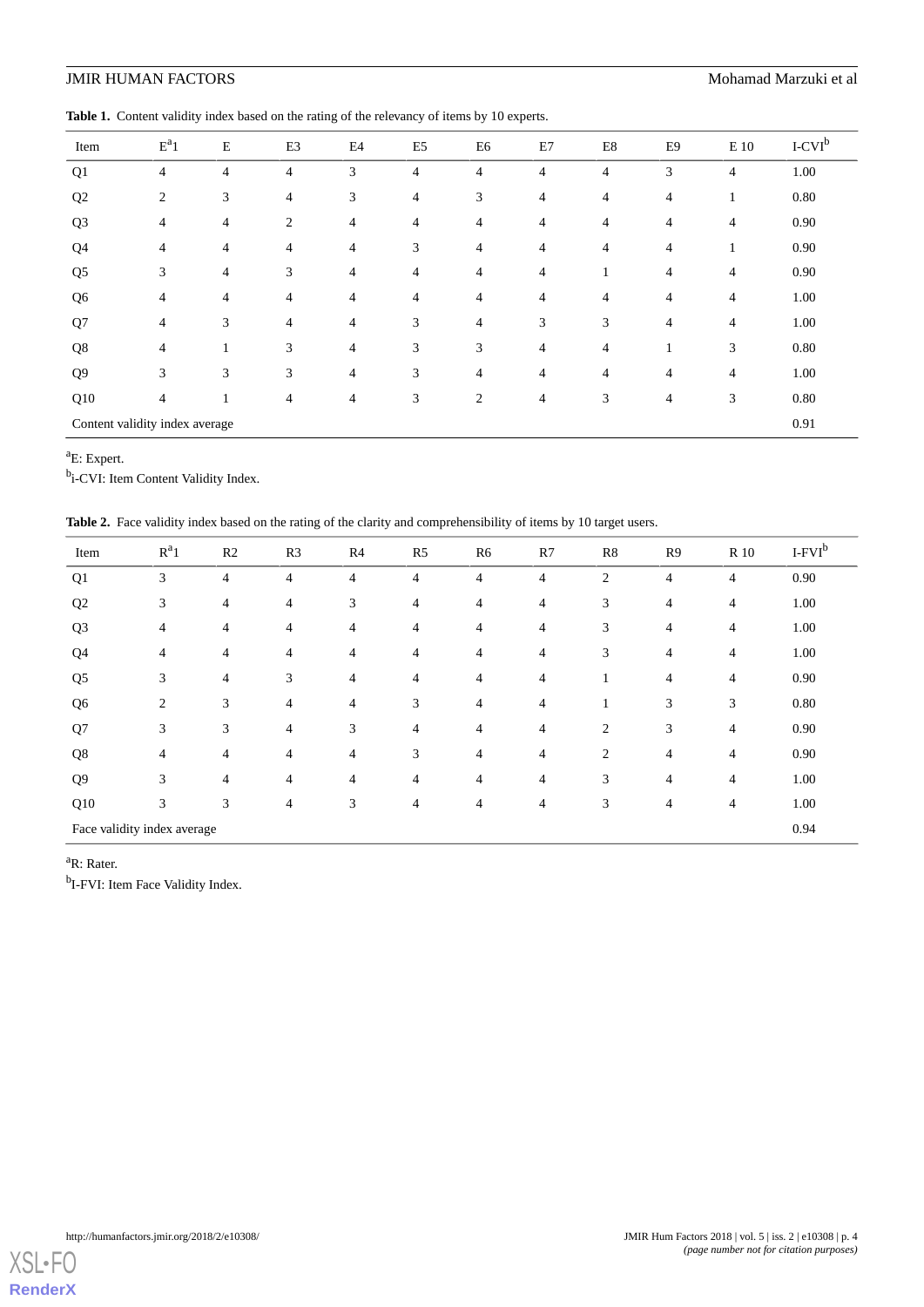### **JMIR HUMAN FACTORS** Mohamad Marzuki et al. **Mohamad Marzuki et al.** Mohamad Marzuki et al.

<span id="page-4-0"></span>Table 3. Characteristics of target users (N=53).

| Characteristic                         | Value        |
|----------------------------------------|--------------|
| Age (years), mean (SD)                 | 39.4 (10.46) |
| Highest education, $n$ $(\frac{9}{6})$ |              |
| Primary School                         | 1(1.9)       |
| Secondary School                       | 7(13.2)      |
| Tertiary education                     | 45 (84.9)    |
| Occupation, $n$ $(\frac{9}{6})$        |              |
| Government                             | 38 (71.7)    |
| Private                                | 6(11.3)      |
| Pensioner                              | 3(5.7)       |
| Unemployed                             | 6(11.3)      |

<span id="page-4-1"></span>**Table 4.** The internal consistency of the total-item statistics.

| Item           | Scale mean if item deleted | Scale variance if item deleted | Corrected item total correlation | Cronbach alpha if item deleted |
|----------------|----------------------------|--------------------------------|----------------------------------|--------------------------------|
| Q <sub>1</sub> | 35.94                      | 25.478                         | 0.416                            | .85                            |
| Q <sub>2</sub> | 35.70                      | 26.830                         | 0.460                            | .84                            |
| Q <sub>3</sub> | 35.38                      | 26.816                         | 0.674                            | .83                            |
| Q <sub>4</sub> | 35.51                      | 27.370                         | 0.459                            | .84                            |
| Q <sub>5</sub> | 36.02                      | 24.134                         | 0.651                            | .82                            |
| Q <sub>6</sub> | 36.40                      | 24.205                         | 0.653                            | .82                            |
| Q7             | 35.79                      | 26.475                         | 0.469                            | .84                            |
| Q8             | 35.79                      | 25.245                         | 0.637                            | .83                            |
| Q <sub>9</sub> | 35.75                      | 22.881                         | 0.793                            | .81                            |
| Q10            | 36.19                      | 24.887                         | 0.429                            | .85                            |

The Cronbach alpha for the SKAMA questionnaire was determined to be .85 (95% CI 0.79-0.91) which is similar to the original English SUS questionnaire [[10\]](#page-6-1). A higher alpha value indicates a higher internal reliability of the questionnaire and value more than .70 is acceptable as satisfactory internal reliability [\[16](#page-6-7)]. The Cronbach alpha for the questionnaire if an item is deleted (from the questionnaire) also remains consistent without significant difference ([Table 4](#page-4-1)) indicating good internal reliability of the developed questionnaire.

## *Discussion*

The concept of system usability was first coined in the 1980s, in the field of human-computer interaction, when the first personal computer was developed [\[17](#page-6-8)]. Usability is the quality attributes of a system which assess how easy a system interface is to use [\[4](#page-5-3)]. These attributes include:

- 1. The learnability of the system (ie, how well users can learn and use a product to achieve the intended goals [[18\]](#page-6-9)).
- 2. The efficiency of the system (ie, how quickly users can perform the task once they learn the design).
- 3. The memorability of the system (ie, how easily the user can re-establish proficiency when they return to the system after a period of not using it).
- 4. The errors from using the system.

[XSL](http://www.w3.org/Style/XSL)•FO **[RenderX](http://www.renderx.com/)**

5. User satisfaction when using the system.

Ideally the usability evaluation of a system should be considered in every step of prototype development, a process which consists of iterative cycles of prototyping, design, and validation [[19\]](#page-6-10). The usability of a developed system can be evaluated either by expert reviews or by usability testing [\[5](#page-5-4)]. Expert reviews can be conducted using heuristic checklists, cognitive walkthrough, and guidelines. This is dependent on the experts' knowledge and experience and therefore this may not reflect the users' perception of product usability. On the other hand, questionnaires are specifically developed to explore a construct that cannot be measured directly, such as attitude and practice, as well as the usability of a system. Creating a new questionnaire requires a concerted effort from team members, additional costs, and is time consuming. Therefore, researchers are recommended to adapt established, appropriate, and available questionnaires with documented validity in other languages. Literal translation, however, is not sufficient to produce an equivalent questionnaire. The questionnaire must have a good linguistic translation and must be adapted for cultural differences to maintain the content validity [\[11](#page-6-2)]. This is referred to as the cross-cultural adaptation of a questionnaire [\[20](#page-6-11)]. Validation, on the other hand, aims to ensure that the translated version questionnaire has the same equivalent properties for measuring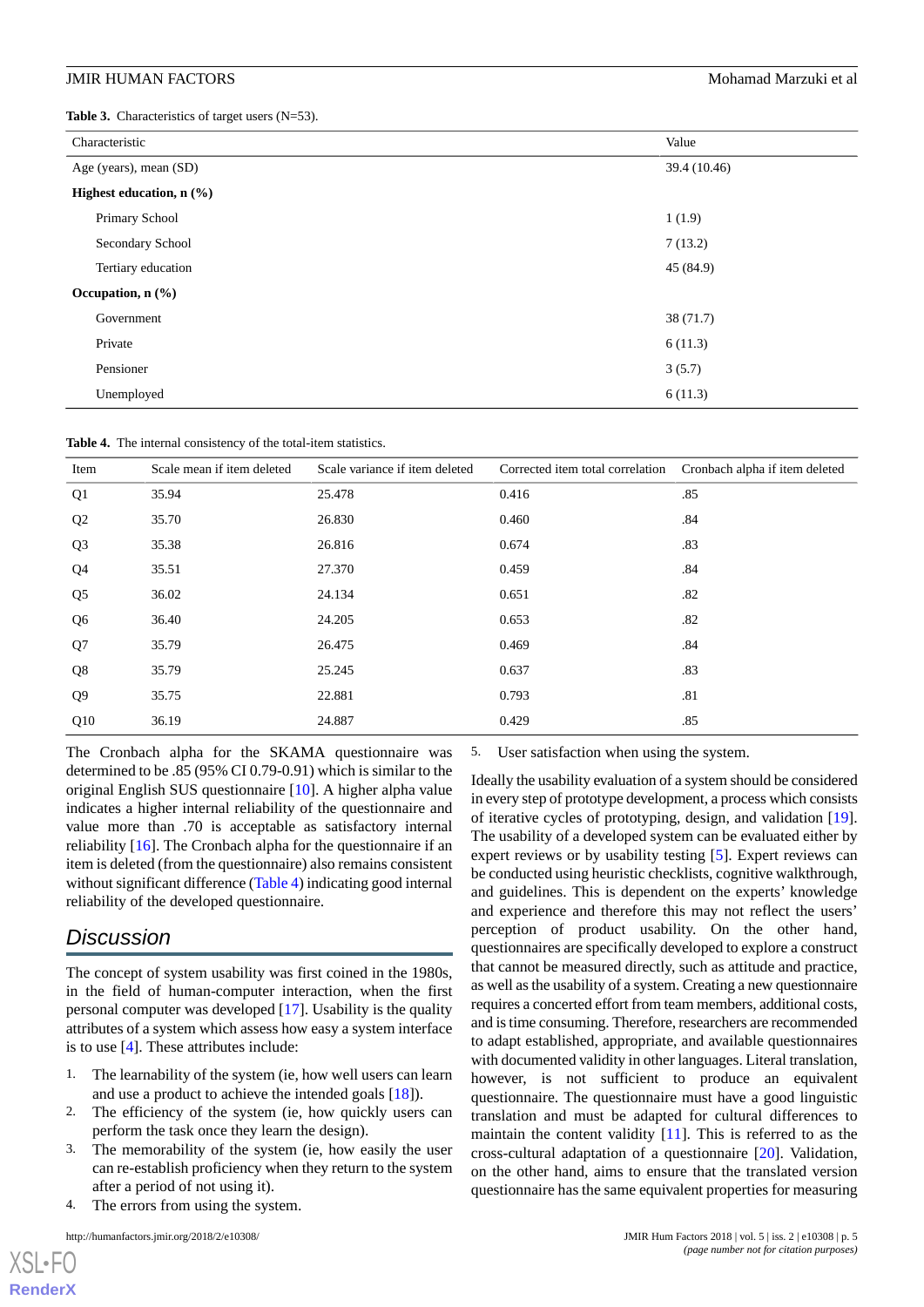the construct as the original version. Cross-cultural adaptation to ensure the integrity of the questionnaire is retained, as translation can be problematic, especially when the two languages have nonequivalent words. It is especially important to take into account the fact that different cultures may interpret similar words or phrases in the questionnaire differently and therefore the intended meaning of the items in the questionnaire could be altered from the original version.

Malay is the native language in Malaysia, although multi-ethnic groups do exist. It is for this reason that this study aimed to translate the SUS questionnaire into Malay for use in Malaysia. The Malay version of the SUS, SKAMA, was reviewed by experts in the field, which included mobile app developers, as the aim is to use this translation for the assessment of mobile apps. Therefore, in the translation, the word "system" in the original SUS was replaced with the Malay term for "mobile application." The experts reviewed the SKAMA questionnaire content in relation to assessment of the usability of mobile apps, taking into account the considerations of local users. Face validity testing tested the clarity of the items to assess usability of mobile app from the target user point of view. Developers and experts in mobile apps may have a different view of system usability compared to the public users, who are the target users when new apps are developed. These two different groups of reviews help to ensure content coverage, while taking into consideration the comprehensibility of the items in the questionnaire to the target user. The high CVI and FVI of SKAMA thus indicates the content is well adopted into local context and translated using clear and understandable sentences.

The reliability of a questionnaire contributes to the validity of it and measures the stability of the questionnaire in terms of consistency of the response. Internal consistency is one of the reliability components used to measure the extent of which the items are measuring the same thing. The most common estimation of internal consistency is the Cronbach alpha coefficient [\[21](#page-6-12)]. The high Cronbach alpha value in this study indicates that SKAMA is a reliable tool to assess the usability of a mobile app. The consistent item statistics indicates that all 10 items are measuring a same domain, which is the usability of mobile app. Thus, the SKAMA questionnaire has equal reliability with similar Cronbach alpha values to the original SUS questionnaire and slightly higher values compared to the Indonesian version of SUS [[9](#page-6-0)[,11](#page-6-2)].

In conclusion, the SKAMA questionnaire is a valid tool to measure the usability of a mobile app for a Malay speaking population. SKAMA may also be used to assess other systems' usability by rephrasing the word "mobile application" back into "system" as in the original SUS.

### **Acknowledgments**

We would like to express our gratitude to the lecturers and postgraduate candidates from the Department of Community Medicine, Unit of Medical Biostatistics and Research Methodology, and Department of Medical Education, Universiti Sains Malaysia, for the guidance, expert opinion, and contributions in the questionnaire adaptation process.

### **Conflicts of Interest**

None declared.

### **Multimedia Appendix 1**

<span id="page-5-0"></span>Actual questionnaire Skala Kebolehgunaan Aplikasi Mudah Alih (SKAMA) or Mobile Application Usability Scale.

<span id="page-5-1"></span>[[PDF File \(Adobe PDF File\), 232KB-Multimedia Appendix 1](https://jmir.org/api/download?alt_name=humanfactors_v5i2e10308_app1.pdf&filename=427e16b93f2c8f69564055741754949b.pdf)]

### <span id="page-5-2"></span>**References**

- <span id="page-5-3"></span>1. Bert F, Giacometti M, Gualano MR, Siliquini R. Smartphones and health promotion: a review of the evidence. J Med Syst 2014 Jan;38(1):9995-9997. [doi: [10.1007/s10916-013-9995-7\]](http://dx.doi.org/10.1007/s10916-013-9995-7) [Medline: [24346929](http://www.ncbi.nlm.nih.gov/entrez/query.fcgi?cmd=Retrieve&db=PubMed&list_uids=24346929&dopt=Abstract)]
- <span id="page-5-4"></span>2. Usability Net. 1998 Jan 16. Guidance on Usability URL: [http://www.usabilitynet.org/tools/r\\_international.htm](http://www.usabilitynet.org/tools/r_international.htm) [accessed 2018-04-30] [\[WebCite Cache ID 6z3uFSzUd](http://www.webcitation.org/

                                6z3uFSzUd)]
- 3. Martins A, Rosa A, Queirós A, Silva A, Rocha N. European Portuguese Validation of the System Usability Scale (SUS). Procedia Computer Science 2015;67:293-300.
- <span id="page-5-6"></span><span id="page-5-5"></span>4. Nielsen J. Nielsen Norman Group. 2012 Jan 16. Usability 101: Introduction to Usability URL: [https://www.nngroup.com/](https://www.nngroup.com/articles/usability-101-introduction-to-usability/) [articles/usability-101-introduction-to-usability/](https://www.nngroup.com/articles/usability-101-introduction-to-usability/) [accessed 2018-04-30] [[WebCite Cache ID 6z3uPGDYt\]](http://www.webcitation.org/

                                6z3uPGDYt)
- <span id="page-5-7"></span>5. Lang T, Zrobok M. PeakXD. 2016 Dec 7. Usability testing versus expert views: a comparison of usability evaluation methods URL:<https://www.peakusability.com.au/articles/usability-testing-versus-expert-views> [accessed 2018-04-30] [[WebCite Cache ID 6z3uVUYhB](http://www.webcitation.org/

                                6z3uVUYhB)]
- 6. Bangor A, Kortum P, Miller J. An Empirical Evaluation of the System Usability Scale. International Journal of Human 2008;24(6):574-594.
- 7. Mifsud J. Usabilitygeek. 2016 Mar 21. Usability Testing of Mobile Applications: A Step-By-Step Guide URL: [https:/](https://usabilitygeek.com/usability-testing-mobile-applications/) [/usabilitygeek.com/usability-testing-mobile-applications/](https://usabilitygeek.com/usability-testing-mobile-applications/) [accessed 2018-04-30] [\[WebCite Cache ID 6z3uhlJbo](http://www.webcitation.org/

                                6z3uhlJbo)]
- 8. Spool J. User Interface Engineering. 2006 Mar 23. Two Simple Post-Test Questions URL: [https://www.uie.com/brainsparks/](https://www.uie.com/brainsparks/2006/03/23/two-simple-post-test-questions/) [2006/03/23/two-simple-post-test-questions/](https://www.uie.com/brainsparks/2006/03/23/two-simple-post-test-questions/) [accessed 2018-04-30] [[WebCite Cache ID 6z3urP00n](http://www.webcitation.org/

                                6z3urP00n)]

[XSL](http://www.w3.org/Style/XSL)•FO **[RenderX](http://www.renderx.com/)**